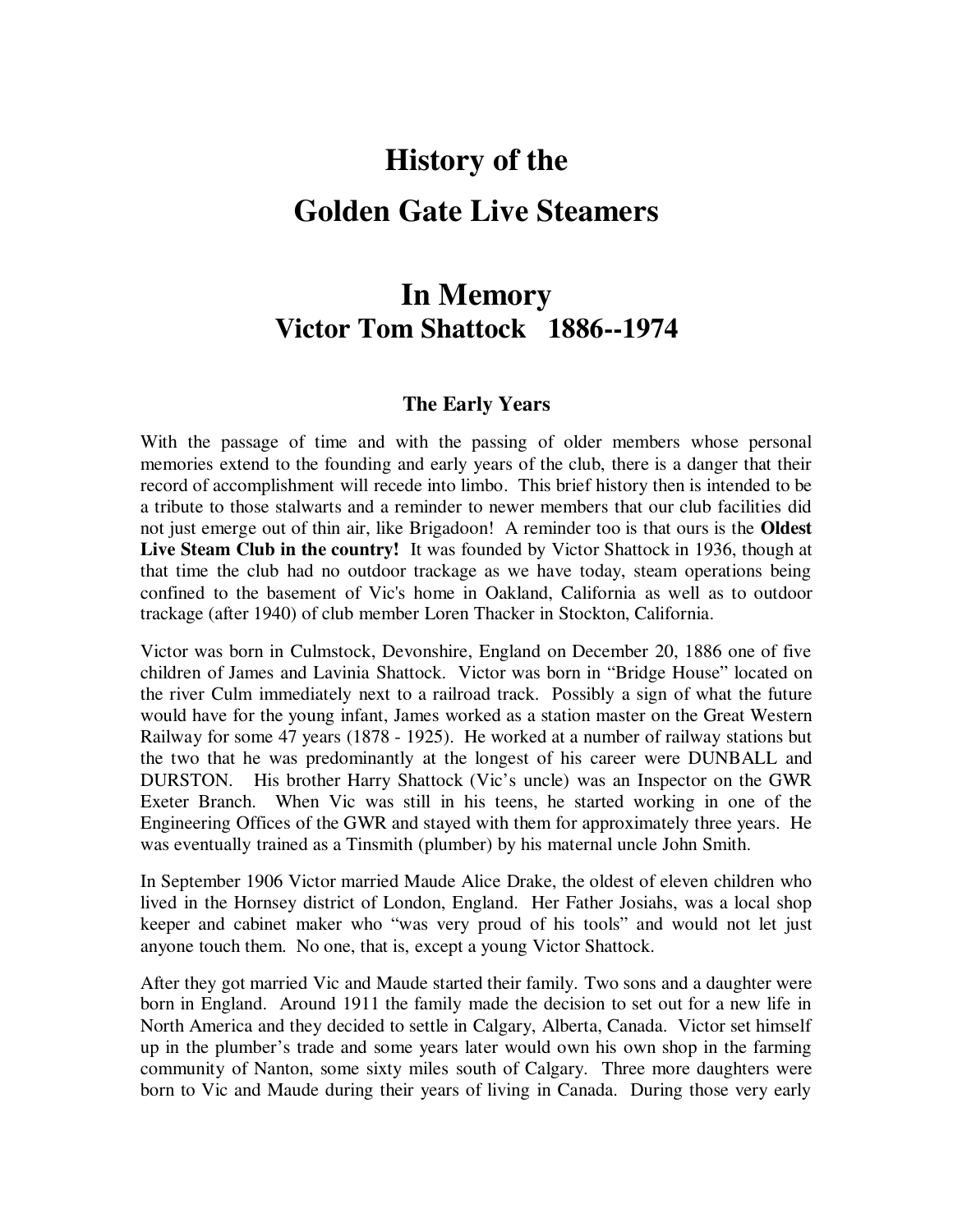years, Vic tried to find whatever time he could to devote to his hobby. He built model steamboats and scale models of stationary traction engines. In 1913 he built his first live steam locomotive model and had it running on a short test track in his backyard. His wife Maude was not always pleased when he tinkered with his models on her dining room table. When World War I began, he enlisted in the Canadian army and served in France in a division of the Canadian Expeditionary Forces known as the  $8<sup>th</sup>$  Railway Troops. While there he was instrumental in repairing railroads that had been damaged during the fighting by the Germans. He helped to build a railroad that was approximately two-foot gauge (60 cm).

When the war ended Vic came back to his family in Canada but began to hear of greater job opportunities, and possibly a better life, in California from his longtime friend Walter Melvin. The family made the decision to move in 1923 and they settled in the Suisun-Fairfield area of California, several miles southwest of Sacramento. Once there, Vic started working for the Southern Pacific Railroad as a "Water Service Helper" (a glorified name for a "railroad plumber") and was required to travel in an "Outfit Car" around parts of the railroad's Western Division, fixing most anything requiring the services of a plumber, tinsmith or HVAC repairman. While living in the Outfit Car (SPMW #417), Vic built a  $2 \frac{1}{2}$  gauge live steam railroad that ran up and down on a piece of track inside his Outfit Car. When the car was set out on a siding in various towns that it visited, Vic would have guests over to see the wonders of steam railroading in action as he demonstrated what his models could do when put to the test. In the late twenties the family was stationed at Niles in what today is a historic district of Fremont, California. About 1930, the State of California put on a big Agricultural Show at Davis, California and set up a large display tent for exhibits. S.P. carpenters were used to lay a runway on which Vic built a track for demonstration purposes. This display was a great success and was seen by an estimated 10,000 people during the course of the event.

During the thirties, Vic moved his residence several times, with each move hoping to find a place where he could build a railroad and have room for a nice workshop. Finally in 1934, he found a house in the Fruitvale district of East Oakland which he could build the railroad empire he had always dreamed about. The house was a two-story Victorian built sometime in the late 1800's, with the living quarters on the second floor and the basement located actually on ground level. The basement was quite large at 32' x 45' and with the notable exception of the heating furnace and the laundry tubs, it could be entirely devoted to steam railroading! The house was located near the corner of  $38<sup>th</sup>$  Avenue and Foothill Blvd right next door to a Signal gas station. The track ran all the way round the basement walls and included an electrically operated model of a 110' turntable built to prototype Southern Pacific standards. The official address of Vic's residence was 1877- 38<sup>th</sup> Avenue, Oakland, California. This address graced the club's letterhead stationary for many years.

By this time Vic had three or four engines which were fired up near the turntable adjacent to where the water tank was located. Denatured alcohol was used for fuel which burned with a terrific heat in a special vaporizing burner of Vic's own design. A blower was used during the start up procedure, the fumes being directed up the nearby chimney. Once the first engine was fired up a test run was made. If successful, a freight consist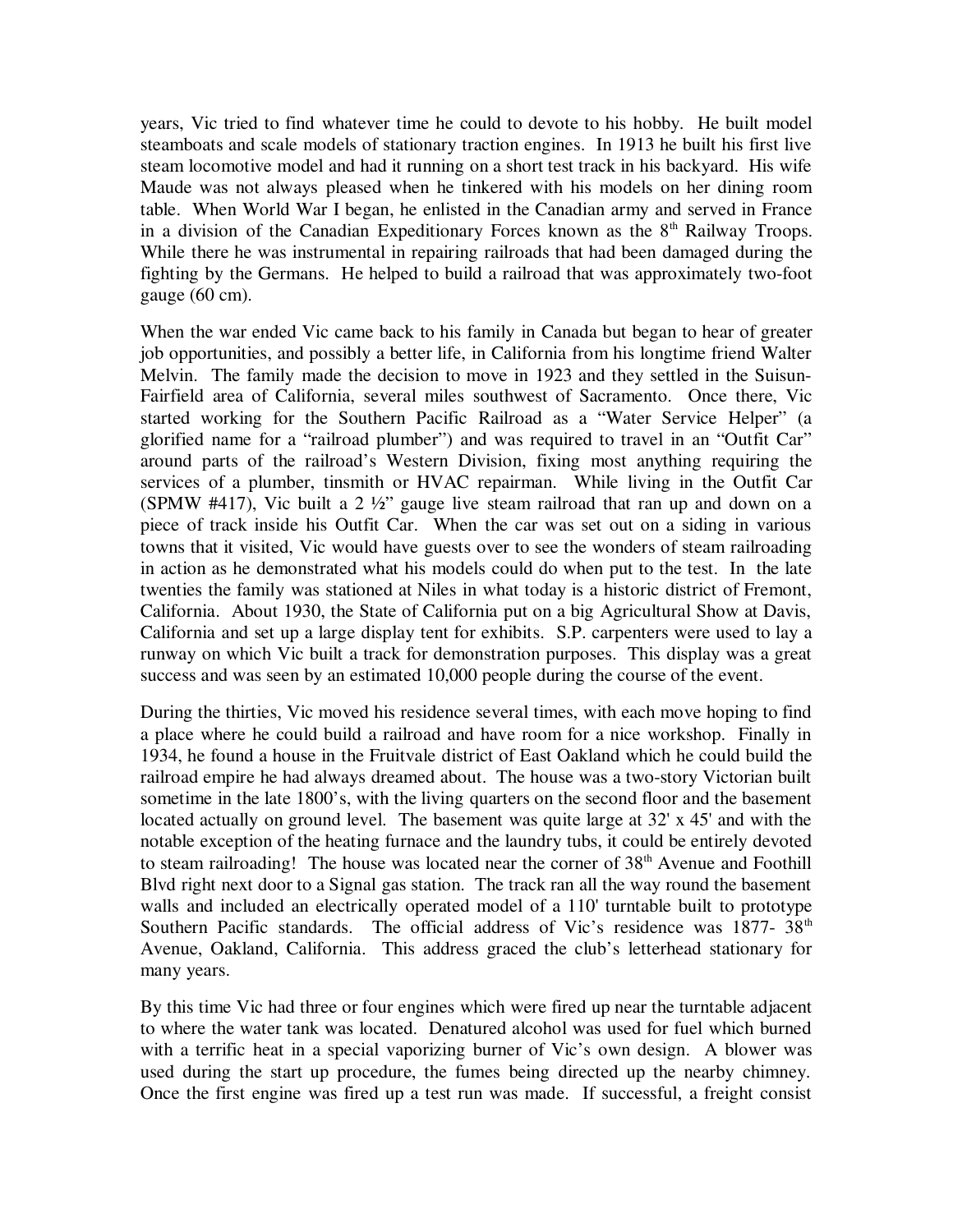was coupled to the engine and running would commence, sometimes single-headed and sometimes double-headed. These weren't passenger hauling runs of course, just free running alcohol burning engines. Although the club later moved to outdoor facilities, the basement track continued in use for twenty-seven years until the house was torn down. At that time the track was sold to a former club member in San Francisco who set it up in his basement and used it from time-to-time for many years. About 2003 most of this original basement trackage was sold to club member Kevin Lee who lives in Northern California near the town of Yreka. It is truly amazing that after all of these many years, a large portion of Vic Shattock's famous basement railroad trackage still exists!

Vic was not the only one using the track as many other steam aficionados frequently visited the basement railroad and brought their own engines to run. Folks like Fred Braasch, Al Forst, Ralph McChesney, Harold Collins, Fred Daly, Frank Dee, Charles Garbett and Walter Brown. There were plenty of non-live steamers too who came to watch the proceedings. Even the press got into the act where the concept of a scenic steam operation in someone's basement being the basis of several articles in the printed media. No television in those days, of course!

The number of visitor's questions like "How do you get started?", "What do they run on?", "Where do you get your Kits?" began to become somewhat overwhelming. So Vic Shattock, Fred Braasch and Charles "Budge" Garbett decided that the thing to do was to form a club and put out the requested information to help other interested hobbyists get started.

All of the publicity that Vic received from numerous sources over the years led to Vic's basement becoming a magnet that attracted model railroaders and he conducted classes (clinics really) complete with a blackboard on a large easel. He used ordinary white chalk to draw out designs for making piston valve cylinders, check valves, pumps, boilers, mechanical lubricators, whistles and so forth. The floor of the basement was usually covered with a thick layer of freshly obtained sawdust from the S.P. wood working mill in West Oakland. Long wooden benches were spaced around the south end of the basement room for visitors and members to sit on. There was a large ornate ashtray on a bronze stand that stood in the middle of the floor as a courtesy to those who cared to smoke during the meeting. These were originally from an old railroad Pullman car.

Around July 1936 the Live Steam modelers in the area got together and started their own organization. Fred Braasch had a suggestion for the new club's name: **Golden Gate Live Steamers**.

In a film made about his basement layout, Vic is shown working on his six-inch Atlas lathe which together with his Atlas drill press seems to have constituted the extent of his machine shop. Compare that to the shop equipment of some of our present club members! Whatever the lack of equipment may seem to imply, Vic turned out a series of beautifully built engines in  $\frac{1}{2}$ " and  $\frac{3}{4}$ " scales.

MODEL RAILROADER author "Boomer Pete" visited Vic's layout and wrote about his visit in the January 1939 MR. He wrote that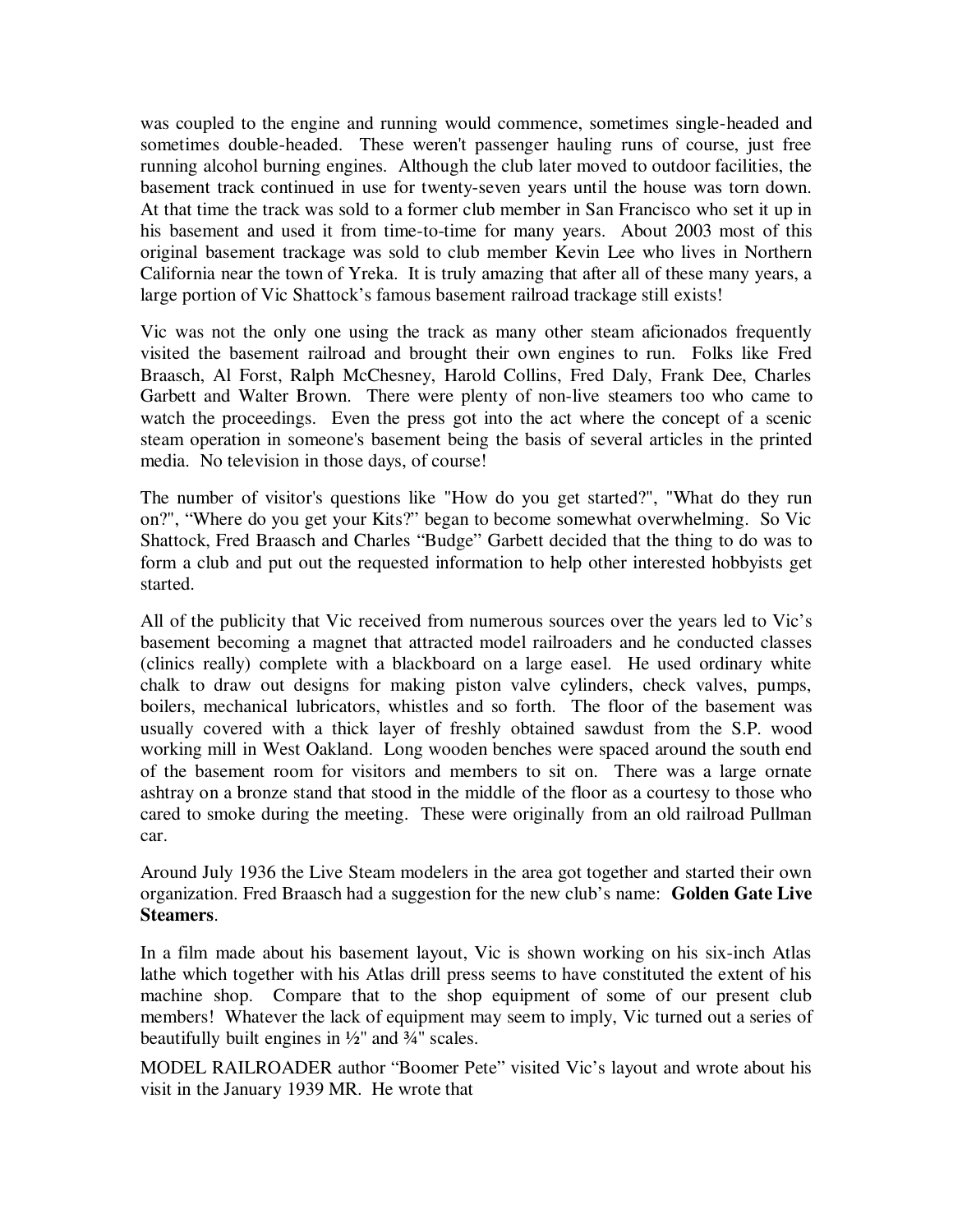"All model railroaders are brought up to believe that live steam and model railroading are two distinct hobbies." And went on to note, "But, I've just found out this is not always the case. I put in an evening last month as brakeman on a pike that really ran trains, did switching, included scenery in the layout and was in every way a true model railroad but the motive power was honest-to-gosh steam."

In these sentences, Boomer Pete summed up the unique quality of Vic Shattock's layout.

"There were 12 turnouts, including a double-slip switch, all hand-laid with scale 110 pound rail specially made for Vic by the O-scale manufacturer, Lobaugh. There was a working turntable, a five-stall roundhouse, a ballasted deck trestle, one steel girder bridge, two signal bridges, one working water column, one working water tank, three tunnels and an automatic block signal system."

Rolling stock included 22 scratch-built freight cars and a Harriman Coach. The wood bodies of the freight cars were made from Kraft cheese boxes and the tanks on the tank cars were from old carbon tetrachloride bottles. Vic's Pacific Fruit Express refrigerator cars could keep your sandwiches cold if you dropped ice cubes through the working ice hatches!

The motive power was all scratch-built by Vic. There were six  $\frac{1}{2}$  inch scale, alcoholfired, SP prototype steam locomotives. Two (#3217 and #3254) were 2-8-2 Mikados and two (#2422-1, built in 1929 and #2422-2, built later) were 4-6-2 Pacifics (the number "2422" was Vic's favorite locomotive number and he used it several times). There were also #2753, a 2-8-0 Consolidation and #1207, an 0-6-0 switcher. Locomotive #1207 was stolen from Vic's basement in 1946 and has not been seen since.

These steam locomotives were manually controlled and fired by a vaporizing alcohol burner system of Vic's design. The locomotives averaged about 42 inches in length and weighed from 70 to 80 pounds each. All were highly detailed scale models, had axledriven water pumps, mechanical lubricators and ran on 85 to 100 pounds of pressure. Ken Shattock (Vic's grandson) describes them as "works of art" and noted that to build them Vic had to know "… general machine work, tool and die making, pattern making, sheet metal work, woodworking, blue print and layout work, you name it." He told Ken that he read everything he could find on the subjects he was interested in.

Vic and his layout were often the subjects of local media reports and he and his layout were filmed by Movietone News. In October 1938 Vic took the train to New York City with one of his locomotives (SP #3217) where he steamed her up on the weekly "Hobby" Lobby" radio program. He was involved with an exhibit at the 1939 - 1940 Golden Gate International Exposition on Treasure Island in San Francisco Bay and later loaned a locomotive as centerpiece for a luncheon meeting of the famed Bohemian Club.

Here is a listing of technical articles that Vic contributed to various magazines in the early years. This is only a partial listing: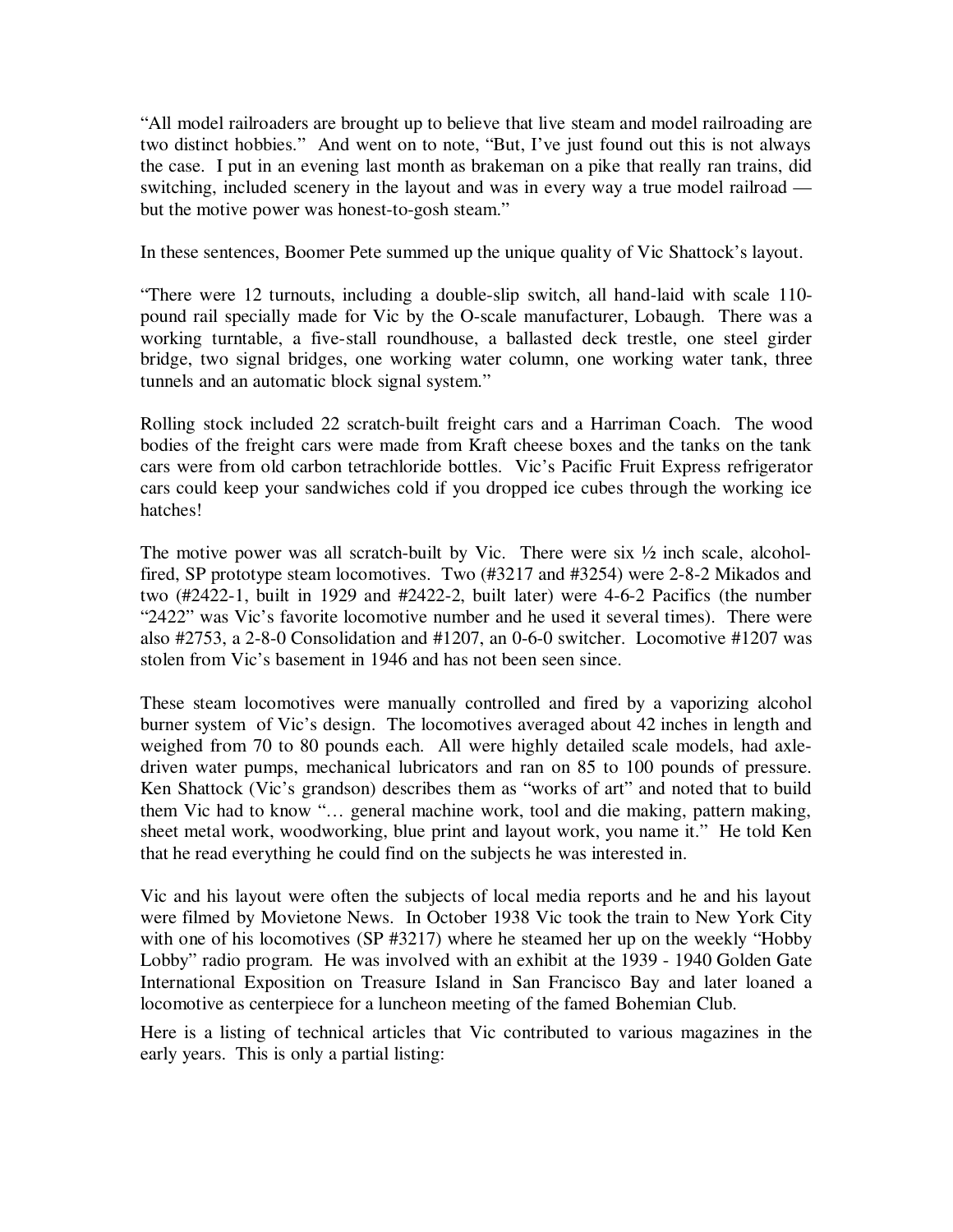### Victor Shattock Bibliography

- 1. "An Alcohol Burner for Live Steam Locomotives" by Victor T. Shattock; The Modelmaker, February – March 1939, Page 87
- 2. "A Denatured Alcohol Burner" for 2 ½" gauge locomotives operated by Steam. by Victor T. Shattock; The Miniature Locomotive, March – April 1953, Page 19
- 3. "Piston Packing" by Vic Shattock ("Out in the Tool Shed" Department); The Miniature Locomotive, January – February 1954, Page 22
- 4. "Mechanical Lubricator" by Victor T. Shattock; The Minature Locomotive, May – June 1952, Page 19
- 5. "Helpful Hints" by Vic Shattock; "Split Smokebox" access; The Minature Locomotive (date unreadable). Splitting the smokebox so that the top half is removable for better access to piping and feedwater/superheater appliances.

As interest grew it became clear that an outdoor track where larger passenger hauling engines could run was a desirable goal, a;though full achievement of that goal was many years down the road. In the meanwhile several temporary outdoor installations were built. One notable example was for Southern Pacific and the Yardmaster's Association on 74th Avenue in Oakland. An 80 foot track was installed where an engine ran back and forth hauling children, succeeding at least in part to bring the existence of the club to the public's attention. Club member Larry Duggan wore himself out lifting children on-andoff the riding cars.

In 1939, an "Industrial Arts Teachers" convention was held in downtown Oakland, California in the ballroom of the old Hotel Oakland at  $14<sup>th</sup>$  & Alice Streets. Several members of the Golden Gate Live Steamers displayed their models and a portable track built to ½ inch scale, 2 ½ inch gauge was constructed in such a way to allow for one or two of Vic's locomotives to pull flat cars to-and-from the hotel kitchen and return with plates of food for the convention delegates which was one of the special highlights of the convention. In the March 1940 Model Craftsman magazine there is a photograph of the live steamers who participated in this exhibit as well as a detailed listing of the locomotives and rolling stock that they had on display.

In 1940 club member Loren Thacker built an outdoor track in the back garden of his home at 1620 Walnut Avenue in Stockton, California. Loren used "keystock" for rails which were spiked down to the cross ties using finishing nails. This track was used not only by Loren, but was frequented by many of the other club members for it provided a venue where passengers could be hauled, something that was not possible on the basement layout. Once World War II started there was of course no opportunity to advance the club's plans to construct a permanent outdoor track so those plans had to be put on hold. Basement activities continued however, sometimes with an un-anticipated result.

It seems that the suspicions of the police and other authorities had been aroused by the number of cars parked in front of Vic's house. During World War II the authorities were always on the lookout for meetings where subversive activities were being planned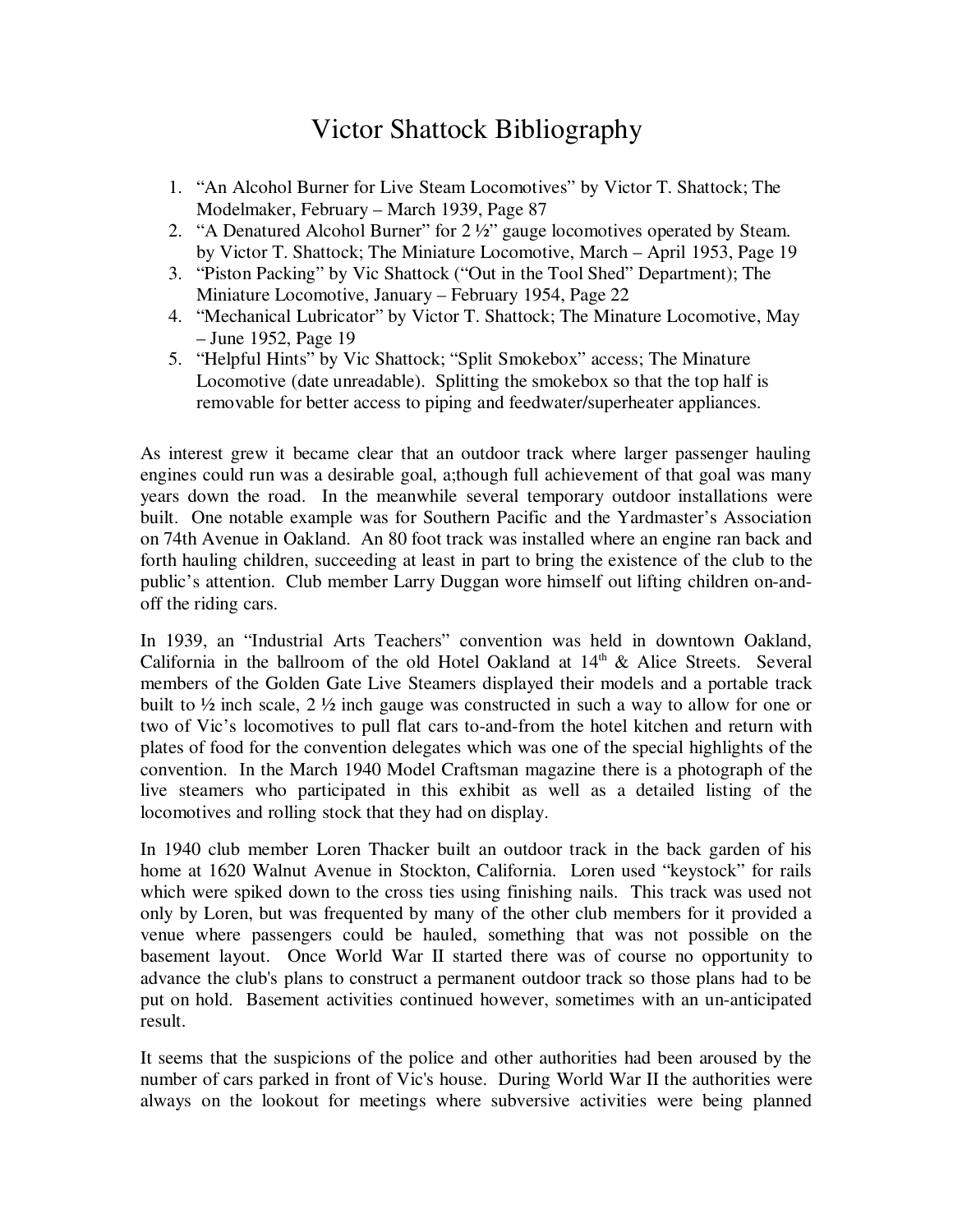against the security of the nation. Every Friday night and other times as well, visitors were always streaming into Vic's basement to see the trains. Usually they parked out on the street or in the back lot of the Signal gas station next door and walked down a side walkway to the back of the house, usually in the dark since there was no external walkway lighting. They would skipped the front stairs and completely ignored the operation of Vic's door bell to let him know that any visitors were coming by. Perhaps it did seem like there **were** some subversives planning an insurrection or some sort of underhanded activity within! Vic then started noticing that a couple of strangers were too well dressed to be potential live steam enthusiasts when they started attending his Friday night meetings now-and-then. One night they arrived extra early before other visitors came and in a private meeting with Vic identified themselves. They told him that someone had reported the suspicious activity but after making several visits they admitted that they could see that nothing wrong was happening. They later made several more visits because they developed an interest in seeing Vic's trains operate.

During most of the 1940's, club members Vic Shattock and Walter Brown were cochairmen of the Live Steam Standards Committee for the National Model Railroad Association (NMRA). In 1947, the NMRA held their annual National Convention in Oakland, California and on one of the group's "Layout Tours", the convention delegates were bused to Vic's home so that they could see his famous layout in operation. So many delegates attended this tour that some had to stand outside the house and peer thru the basement windows at the live steam operations. As one old time visitor to Vic's basement fondly recalled:

"Open the Windows" --- "Light Off The Boilers" --- "Run Trains" ……

Yes, it was just that simple and sadly it is all gone today, with only great memories remaining!

In the mid-to-late 1940's the search was on for a suitable piece of land on which a permanent outdoor track could be laid. Eventually the club got word of an area in Redwood Regional Park in Oakland, California that might be available for constructing a miniature steam railroad facility. It was located at 7861-A Redwood Road, a couple of miles east of the intersection with Skyline Blvd. Upon inspection, it was found that a lot of vegetation had to be cleared before a real survey could be done. But it was a suitable site and it was available for use by the club under the auspices of the East Bay Regional Park District (EBRPD) of the Park Department, whose intent was apparently to provide an entertaining spectacle for the public at large. The late club member Frank Dee was chiefly responsible for negotiating with the Board of Directors of the Park District.

But where was the money going to come from for all of the necessary materials to build a track at the Redwood Park site and how much labor would be required to build such a monumental project as initially planned? During the basement days of the club dues were ten cents a month (mostly for coffee and donuts) but often ran in the red, so dues were raised to one dollar a month or ten dollars per year. Even so, the coffers were hardly full by the time the decision was made to move to Redwood Park. So it was decided to use the basement railroad as a fund raiser and ask visitors & spectators to make a donation to the new track fund. Many would give a dollar or so, sometimes a ten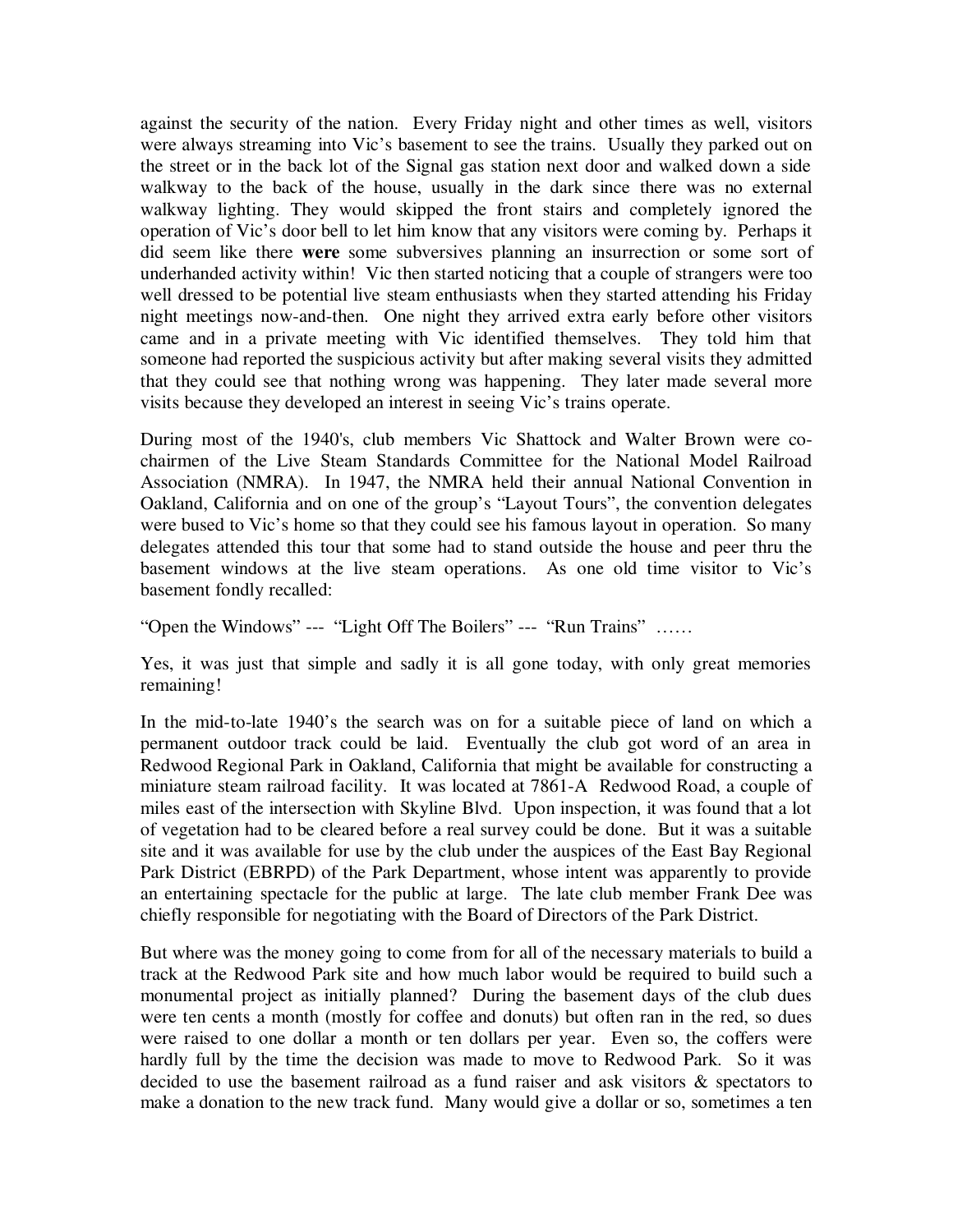dollar bill and occasionally something even larger. After a visit by a local scout troop, the lady in charge sent the club a check for \$120, quite a sum in those days! Fortunately the club still had extremely good connections with many of the people at Southern Pacific which included some twenty-six managers who were Honorary Members of the Golden Gate Live Steamers. These connections were to prove invaluable later on.

Within the club there were many discussions as to the type of facilities that should build at the new site. Most members favored having an elevated High Track so that they could ride behind their engines sitting "side saddle" on a flat car behind the locomotive. Remember that in those days there were far fewer large engines than there are today.

The need arose for a good supply of lumber for the High Track construction, so the thought was that maybe one of our good friends at S.P. would be willing to supply Vic Shattock with the ties, all 150 of them! The S.P. Roadmaster told Vic that S.P. doesn't give away or sell railroad cross ties to their customers, let alone a scale live steam railroad club. Vic replied that he wasn't interested in their customers and that the ties didn't have to have new ones, just good ones. The Roadmaster responded "You have your nerve!". "Even if we wanted to help you," said the Roadmaster, "where would we get 150 ties from?" Vic replied "there is a couple of box cars currently sitting in West Oakland Yard containing approximately two hundred ties that came from a ballast deck trestle being taken apart in Cordelia, California". The Roadmaster looked surprised and responded "How do you know that?". Vic replied back that "the GGLS have their *spies*  out watching for such availability!"

After some discussion S.P. came through but there was still the question of how to get the ties to the track site. Well Vic was a foreman with S.P. and had two trucks at his disposal and they were put to good use. The trucks backed up to the boxcars in the yard and the ties rolled off onto the truck one at a time. Then the trucks were driven to Redwood Park by S.P. employees, unloaded and stacked neatly to greet the club members when they arrived at the site the following weekend. As such the ties were only suitable for use as high track beams when stretched end-to-end, so more *spare* lumber was acquired from S.P.'s various facilities and sawn into triangular piers or bases on which the ties would rest. Some of this *spare* lumber came from the large bridge timbers that became available upon the dismantling of the overhead trestle approaches to  $16<sup>th</sup>$  Street Station in Oakland, which formerly hosted the S.P.'s Red Electric trains of the 'IER' system. Some of these massive timbers were rather bent/twisted and contained a lot of grit in the wood. They had to be planed flat & cut to size and this was accomplished at the West Oakland Woodworking Mill of the Southern Pacific, wearing out five bandsaw blades in the process!

Construction at the Redwood Park site got started in mid-1948. Once all of the heavy vegetation was cleared away by the Park District, club member Scotty Gordon of the S.P.'s Engineering department went to work and did a complete survey of the site. He then drew up contour maps of the site and the Park District performed all the required grading at no cost to the club. The first track built at Redwood Park was the High Track that was used for the smaller gauge engines and it was all that was necessary in those early days. It is a tri-gauge  $2\frac{1}{2}$ ,  $3\frac{1}{2}$  and  $4\frac{3}{4}$  track that used scale railroad ties for the roadbed and these scale cross ties were fastened across the top width of the prototype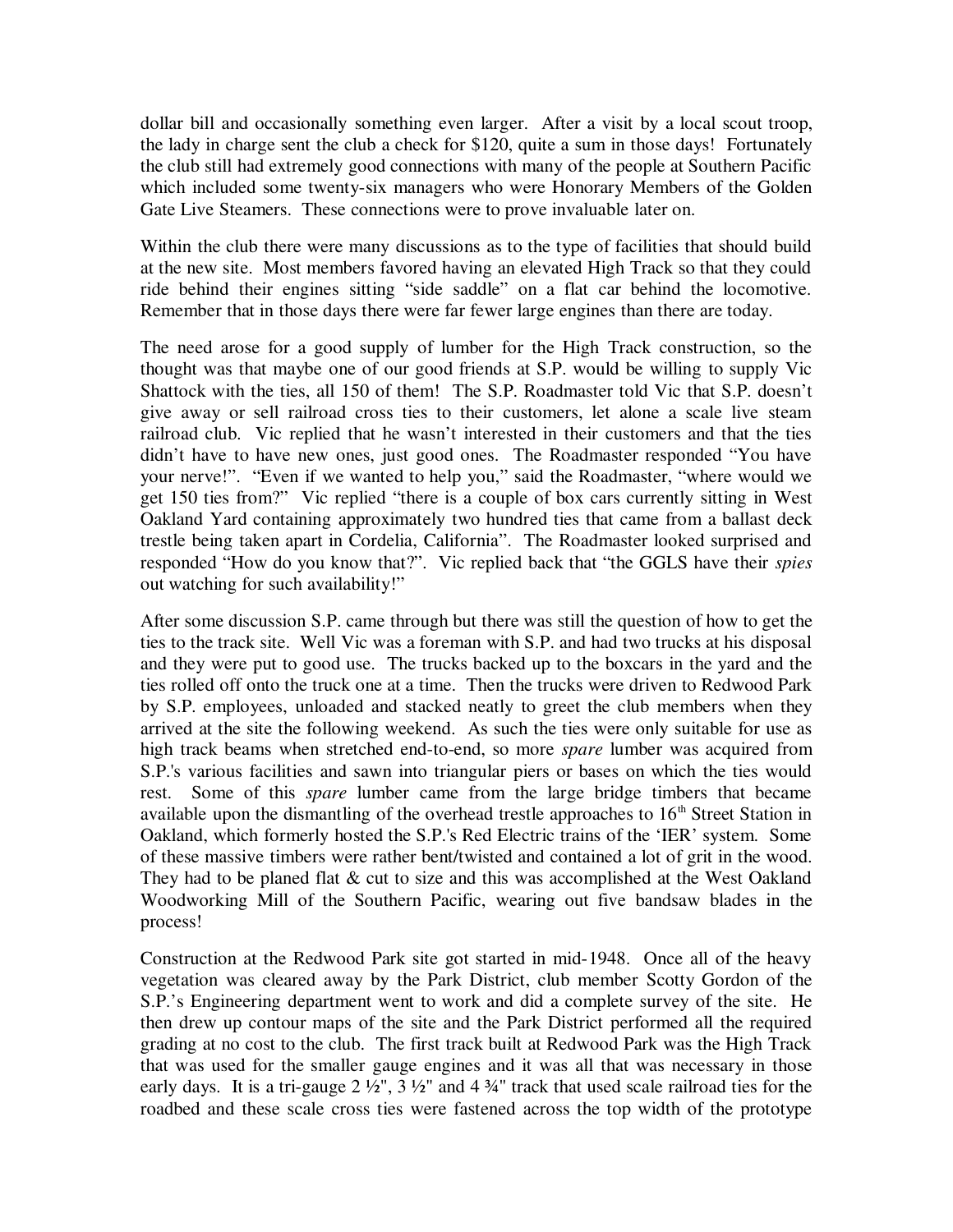supporting ties. Originally the aluminum rails were fastened to the ties by drilling holes in the bottom flanges of the rails and driving in screw nails. This method was later abandoned but the screw nail system kept the original track in perfect alignment for many years.

Through out all of the construction, the people at S.P. were amazingly supportive, providing a planer for squaring up the lumber and many other tools that eased the workload. They even provided the redwood for the scale cross ties, cut them (7,500!), banded them, packaged them and delivered them to the track site. So how was the High Track assembled? With nails supplied by S.P. of course!

At the opening ceremony at the track in 1950, someone mentioned to S.P. Assistant General Manager Moody that there appeared to be an awful lot of S.P. material being used by this private hobbyist club and was he aware of that? Mr. Moody replied that he was fully aware of that and it had his personal approval!

Most of the money that had been saved by the club was allocated to buying the rails for the new Redwood Park track and that left little for other purchases. It was at this time that our good connections to S.P. officials paid off again. A dinner meeting was held with them at Oakland's Belini's Restaurant on Telegraph Avenue at  $40<sup>th</sup>$  Street and then again in the basement meeting room of Vic Shattock. It showed them how worthy the effort was, that it deserved their support and adding that any help that they could give would be greatly appreciated. They seem to have been so impressed that they got their engineers to survey the site, put in the stakes for the layout, prepared the contour maps and submitteded them to the Park District for its approval! Without S.P.'s help the Redwood track may never have got underway or at the very least it would have been delayed for a long time.

During construction of the original High Track at Redwood Regional Park and for quite a number of years immediately following completion, the site came to be known among its many members as "**The Project**".

As was to be expected, there was some opposition from other users of the park land, particularly from the local Horsemen's Association as to why the club should have the use of all that nice, flat land for free. But after a series of meetings with other interested park user groups, things were eventually brought to a relatively amicable state and the club was allowed to proceed with its plans.

The High Track was 1,330 feet long and had a transfer table about six-foot, six-inches long that was used to move the engines from the firing-up tracks to the operating track. The track was officially opened on September 2, 1950 at which time the Golden Spike Ceremony was performed. A miniature golden spike was jointly driven by Mr. E.D. Moody, Assistant General Manager of the Southern Pacific Company and Mr. John MacDonald, President of the park district Board of Directors. A red ribbon stretched across the track was then cut by Mrs. Irene Evans, one of Vic's daughters who was employed in S.P.'s West Oakland Signal Office. Following the ribbon cutting portion of the ceremony a parade of locomotives took place, led by Jim Keith's 4-6-4 Hudson locomotive driven by his son Sid. Jim and Sid were from the Southern California Live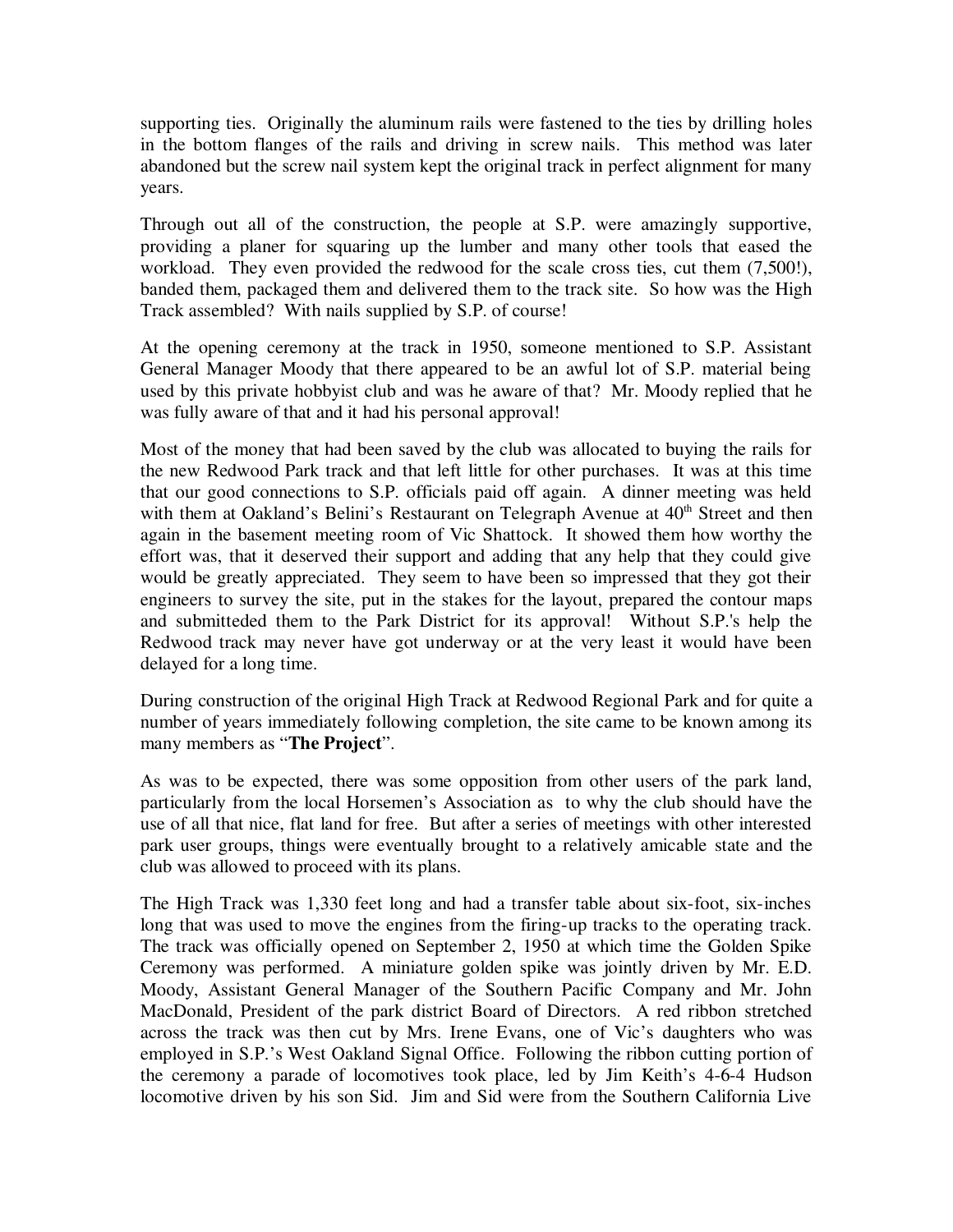Steamers organization. There was a somewhat disturbing incident on that opening day where one of the engines fell off the High Track together with the engineer! Fortunately neither were badly hurt, with the engineer suffering a few scratches and the engine a couple of bent pipes. Both were steaming well later in the day. Such incidents is, happily, extremely rare and to this day High Track engineers refuse to wear bulky padding whilst driving their engines.

Once the track was complete the club had to show the Park Department that they had been justified in allowing the club to build on this site. At the time there were only 2 or 3 members with suitable engines so they were put to good use in showing the public the possibilities of hauling freight & passengers with small live steam locomotives. Members Vic Shattock, Al Forst, Harry Dixon, Tim Reardon, Walter Brown & a handful of others kept the rails shiny and the interest up among members  $\&$  the public. As time went on, more and more members had completed engines that ran on the track, creating ever greater interest for the public.

In the early days in Redwood Regional Park Dick Walpole was the general manager of the Park District and at times he sometimes seemed hard-to-please in some of the requests he would come up with now and then. But on the local level, Wes Adams was the Park Supervisor and resided within the park in a single family home situated within earshot of the club's track. He was a wonderful person to work with and very cooperative as to certain requests from the club.

In 1954 the club began to publish the Callboy, its monthly newsletter, which it has continued to do to the present day. The late member Larry Duggan came up with the idea of the Callboy and named it as well. It is a record of the club's achievements, a fountain of technical information and a somber list of club members that have passed on.

In 1955 the club hosted the Model Engineer Show in the  $3<sup>rd</sup>$  floor ballroom of the Oakland Auditorium building, now known as the Henry J. Kaiser Convention Center. The dates were May 13<sup>th</sup>, 14<sup>th</sup> and 15<sup>th</sup>. Member John Sweet appeared on KGO-TV's "San Francisco Tonight" program to promote the show. A portable track, built by Harry Cook and Bill Anderson, was set up in the studio for Bill Brower to run his Mastodon engine on, while Harry ran his Tich. Both the TV appearance and the show itself served to promote the interests of the club and no doubt helped to bring more member into the fold.

The April 1955 Callboy noted that there would be 33 finished locomotives, 20 unfinished locomotives, 32 stationary engines, 6 boilers, 16 boats and 20 other miscellaneous models and parts as well as 80 feet of track, planes, tools and other items at the show. As an additional promotion, the Emporium in San Francisco and Capwell's in Oakland had window displays of club models. The 80 feet of portable track was utilized in the Ballroom location of the show to give rides to the general public and members Vic Shattock and Al Forst came forward with their  $\frac{3}{4}$ " scale Pacific and Atlantic locomotives, respectively, to fulfill this responsibility. The show was officially opened by the Vice-Consul of the British Consulate in San Francisco and profits from the show were used to purchase materials to build the new clubhouse/station building in Redwood Regional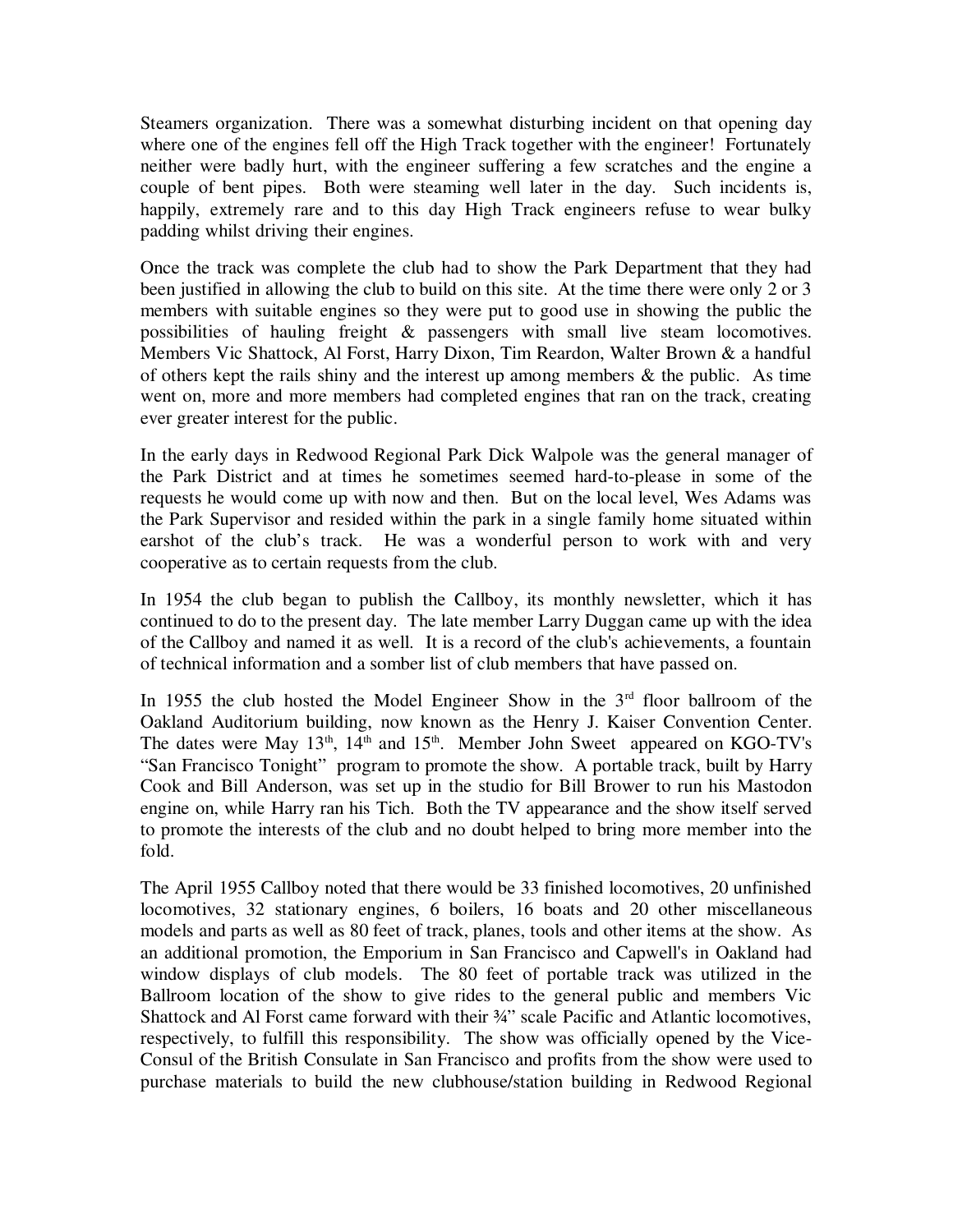Park. This building was designed and laid out by the member Bill Smith who was employed by the City of Oakland.

It was in 1955 that dues were set at \$10.00 a year. A measure of prices at that time can be noted that Lester Friend's Yankee Shop catalog of engine castings and supplies cost all of 25 cents.

By August 1956 discussions were underway as to whether the proposed ground track at Redwood Park should be  $7\frac{1}{4}$ " or  $7\frac{1}{2}$ " gauge and it was at this time that Vic Shattock was asked to write a history of the club. A few months later in November, Vic celebrated his 50th wedding anniversary.

It is easy to forget that as well as being the oldest live steam club in the country, the Golden Gate Live Steamers has had other notables that it can be proud of. In the August 1957 issue of the Callboy it stated that the club had the longest 2 ½" gauge track in the world!

In September 1957 it was announced that 7 ½" gauge had taken hold as the standard on the West Coast and that would be the gauge that the club would use at Redwood Park and that adoption has led to one major conflict over the years. One cannot travel from coast-to-coast (or overseas ) with a large scale locomotive and expect to be able to run on all of the tracks belonging to all live steam clubs. In fact only the two smallest passenger hauling gauges  $(2 \frac{1}{2}, 3 \frac{1}{2})$  are universal through out the world.

By June 1959 work had commenced on pouring concrete piers for the High Track at Redwood Park to replaced the wood piers that were beginning to show their age. And because ten 1 ½" scale engines were being complete or were under construction, a large portion of the original dog-bone pattern of the High Track had to be re-designed to provide right-of-way space for the new ground level track for the larger engines.

By August 1959, twelve concrete piers had been cast and there was a call for some muscle power to be used in the removal of the wood piers. Members Ken Shattock and Walter Oellerich came forward and carried out this nasty, dirty duty at the far end of the existing layout. Member Bill Brower praised Ken and Walter for doing this rather heavy task as it seems that only a few members were doing all the work. Isn't that a familiar cry?!

At the September 1959 meeting John Sweet announced that the Park Department had placed some fencing around the facility at Redwood Park to provide some measure of crowd control since the club was becoming popular enough to require such restraining measures.

The Fall Meet of 1959 had a low attendance, both by live steam members and the public. This was blamed on being too little advance publicity, a conscious decision by the club's members since it was felt that previous meets had been too popular with the public that leading to crowd control problems. Perhaps the club had gone too far in reducing the promotion of the event.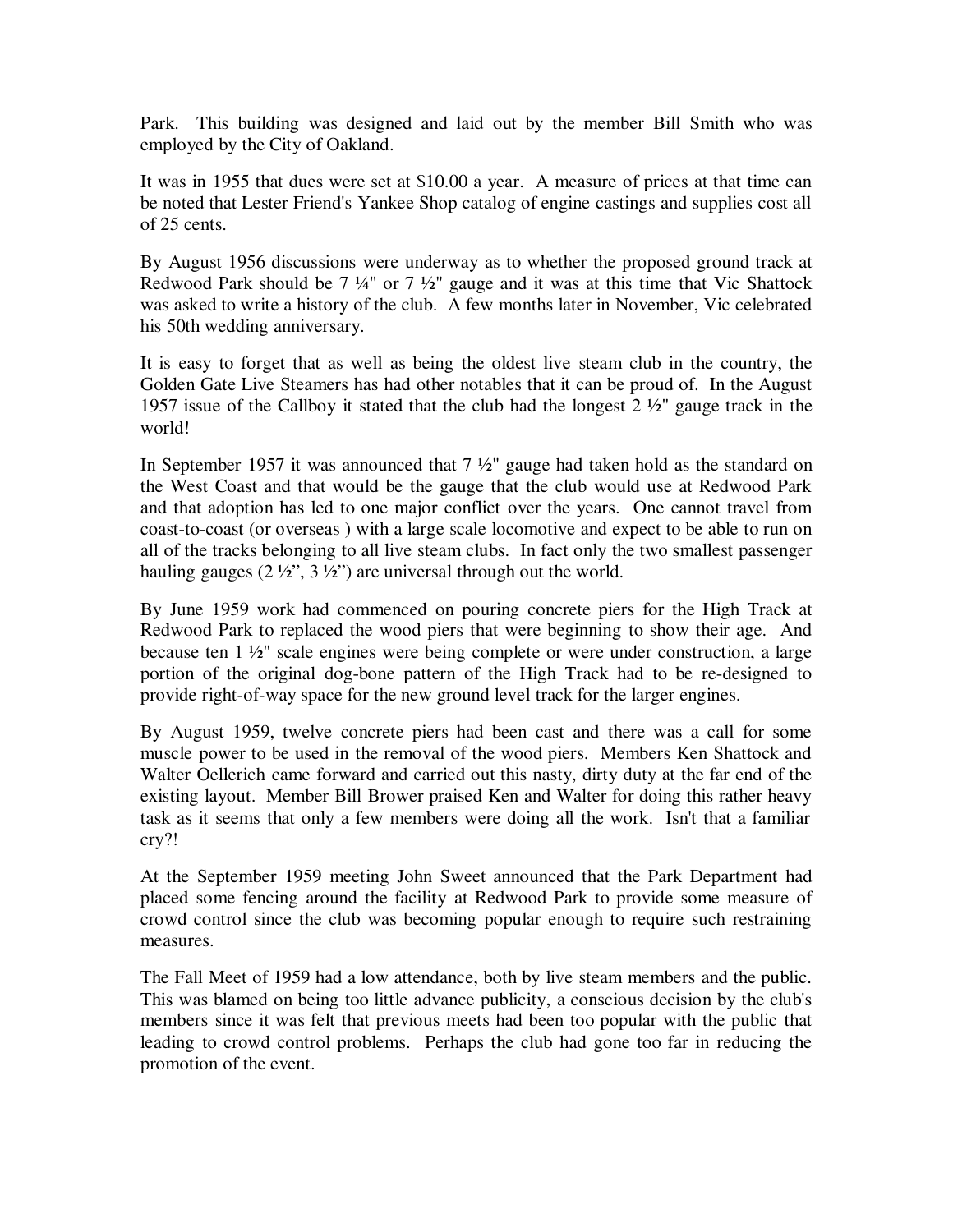A letter from the famous LBSC was read at the October 1959 meeting. He claimed to have made and given away, 181 of his standard size injectors. He also reported that some of the Welsh coal that he had been getting was of poor quality and that even at the best of times the quality was very variable. Over the years there were a number of communications from this well known writer on building model locomotives although he hated the term *model* when applied to his designs!

Regarding the subject of "Welsh Steam Coal" in the small nugget size, member John Sweet arranged for individual orders to be taken from club members who desired to use this type of coal for fuel in their locomotives. He then pooled the orders together and placed a large order for several sacks of the product with the National Coal Board in the United Kingdom. The sacks of coal arrived by freighter in San Francisco Bay several weeks later.

At the December meeting there was a lengthy discussion on the potential arrangement of the ground track at Redwood Park. There were four schemes presented:

- 1. A forty-foot minimum radius continuous track around the existing high track.
- 2. A fifty-foot minimum radius continuous track around the existing high track. This scheme would require a trestle and moving the road.
- 3. A seventy-five foot minimum radius continuous track with long trestles across the creek and back.
- 4. Two single tracks side by side with 30' turntables at each end, plus firing up and loading bays behind the station.

After a great deal of back and forth argument, scheme 1 was adopted.

At the January 1961 meeting the question of financing the construction of the ground track at Redwood Park was discussed. Several members had investigated this matter and had concluded that some \$1,384.50 was required to cover the cost of purchasing rails, ties, concrete, etc. There was a general agreement to proceed with the purchases as the work progressed.

On February 3, 1961 the **LAST MEETING** of the Golden Gate Live Steamers was held in Vic Shattock's basement. The house had been sold and Vic and his family had to vacate and be out by April of that year. The railroad was dismantled and placed in storage for a while and later on certain locomotives and rolling stock & accessories were disposed of in various manners. This was a very sad ending to a live steam empire created by a very congenial man considered by some to be a genius in his field.

The Callboy for May 1961 reported that construction of the ground track at Redwood Park was underway. Such a simple statement is inadequate in describing the amount of planning and labor that went into this enterprise, mostly by a hardy few of the members. The ground at the site was not exactly pool table level but was sufficient to start building on because of the extensive grading done by the Park District many years earlier. The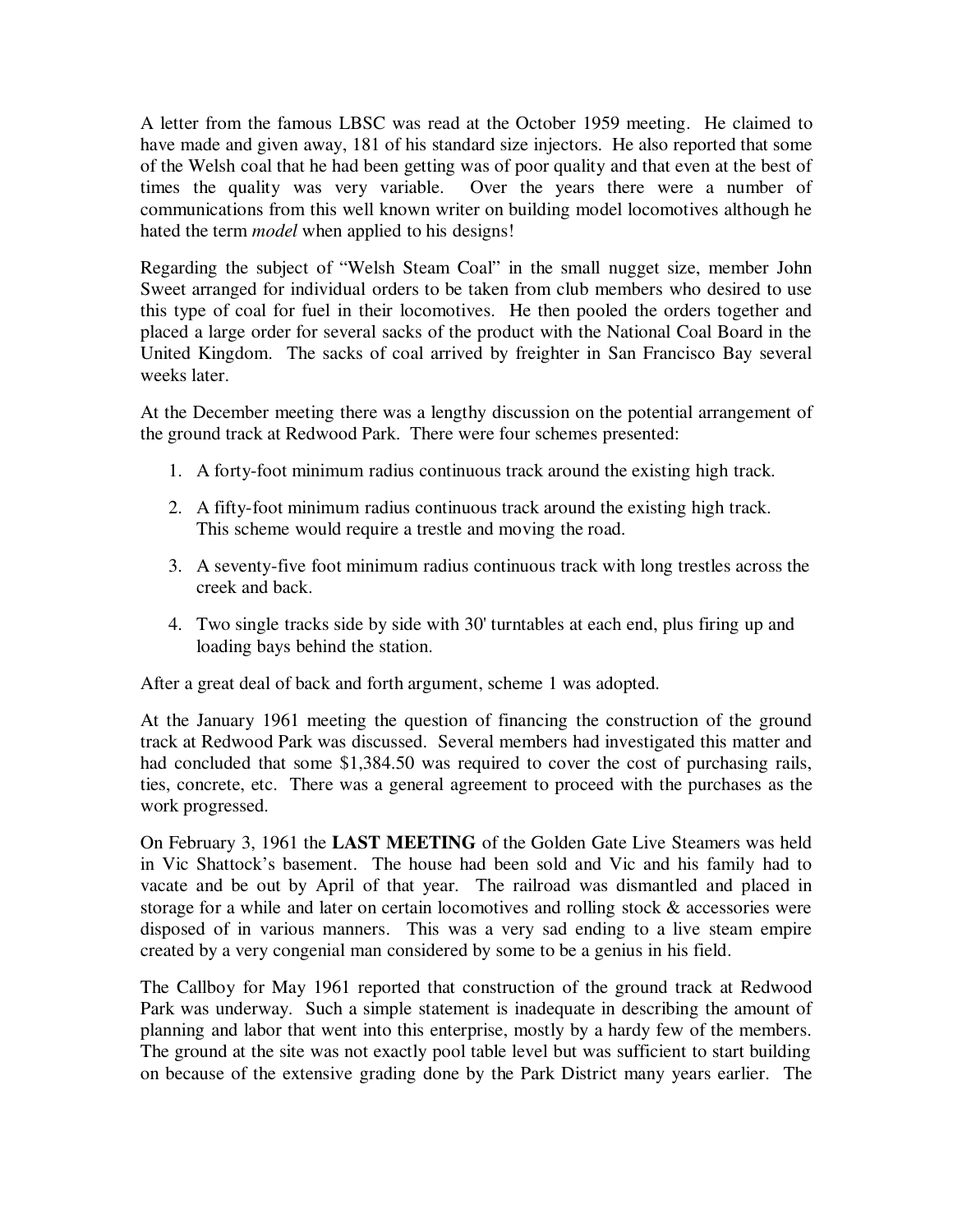completion of the dual-gauge ground level track at Redwood Park was celebrated by the driving of the Golden Spike in June 1963.

### **The Move to Tilden**

By the end of 1962 it seemed that the club had only just settled into Redwood Park when the question arose as to the possibility of moving to Tilden Regional Park in the Berkeley hills. William Penn Mott, General Manager of the Park District, gave a presentation at the December meeting in which he discussed the pros-and-cons of such a move.

The principle problem of remaining at Redwood Park was that there was a very limited useable level area for track expansion where even the existing facilities were somewhat cramped. By contrast Tilden Park would offer a much more spacious layout and the Park Department supplied a simple topographic map of the proposed Tilden area site so that some terrain measurements could be made.

The proposed site at the Tilden Park was located in the hills of Berkeley, California at the intersection of Grizzly Peak Blvd & Lomas Cantadas. It is a former location used by the U.S. Army for their NIKE missile program to provide a defense from our enemies around the San Francisco Bay Area and included a three-story concrete bunker building that was used by the Army as a communication center.

By April 1968 the decision had been made to move to Tilden Park even though such a move would require a great deal of effort in building the new facilities after only a few years of the arduous work done at Redwood Park. Suggestions were made that the High Track at Tilden Park be made lower so that straddle riding cars could be used. This lower height would prevent the *height-challenged* individuals amongst us from having to *Jumpinto-the saddle* with a high High Track! But it was recognized that a lower track would necessitate building new track supports so the decision was made to keep the existing track height and the existing concrete track supports reused.

The years went by as the club continued to reside at the Redwood Park site although there were frequent planning sessions as to what should be done at Tilden Park. Arguments for and against having a dual-gauge ground track at Tilden were eventually resolved with the decision to transfer the existing dual-gauge track from Redwood Park to Tilden Park but to make all further extensions 7 ½" gauge only. And the final decision was to make the outside public-hauling track single-gauge and the inner loops dual-gauge.

In May of 1965 the club is continues to run at Redwood Park and the Callboy reports that an air compressor had been donated to the club. Discussion ensued as to whether to install it at Redwood Park or to wait and install it at Tilden Park when the club moved to the new site. These were the transitional years for the club.

It was not until the Fall and Winter of 1971 that the move to Tilden was finally started. There was a tremendous amount of work to be done even though the Park Department had graded most of the site and installed drainage because in those early years certain areas of Tilden Park (which is now the track) could become flooded after heavy rains.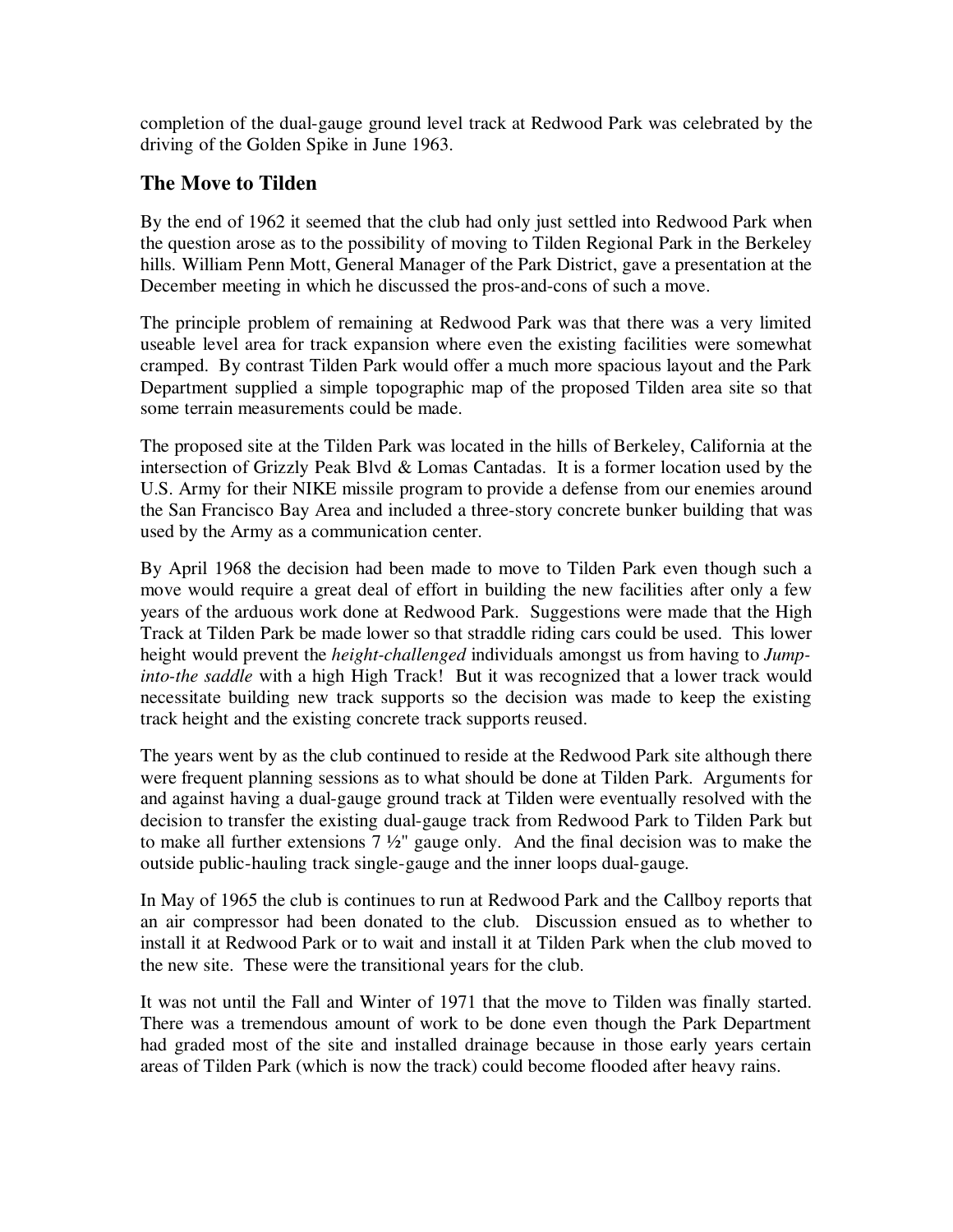By December of 1972 the Callboy reported that the ground level steaming bays had been completed at Tilden Park. Construction work continued on for several more years until in September 1975, the Golden Spike Ceremony was performed before an audience of several hundred people and the attending complement of more than forty locomotives! This ceremony also dedicated the completion of the Heintz Loop, named after Ralph Heintz who donated some 4,000 feet of track and other materials to the Tilden Park project.

At a special meet in 1975, under the club presidency of Lou Bradas, several different individuals took a turn at "tapping" the Golden Spike to complete the new Tilden Park facilities. One of those individuals given this honor was club Treasurer Ken Shattock, the late Vic Shattock's grandson.

For those members who joined the club after the completion of the major Tilden facilities it is difficult to imagine what a huge enterprise its construction was where thousands of man-hours went into both the planning and the building of this project. This was spearheaded by such notables as Bill Brower, Bob Byers, Jim McDaniel, Dick Thomas, Louis Lawrence, Art Stewart, Frank Larimer, Blair Phillips, John Sweet, John Curtis and a host of others, not all whom are with us today. Two other people should be singled out for their great contribution to the Tilden Park track. Louis Romani, who together with his crew built the clubhouse complete with toilets and kitchen and Frank Larimer, who was boss and slave driver over the whole Tilden Park project.

In 1973, the club participated in the "Oakland Hobby Show" which was held in the arena section of the Oakland Auditorium and was sponsored by the Parks & Recreation Department of the City of Oakland. A small number of locomotives and rolling stock were on display for the Public to admire and the booth was staffed by members Ken Shattock, Jim McDaniel and the late Gary Smith. Also in 1973, member Ken Shattock (Vic's grandson) was appointed Secretary of the Western Region of the International Brotherhood of Live Steamers (IBLS) by outgoing secretary Harry Dixon.

Unfortunately our founder, Vic Shattock, did not live to see the Golden Spike ceremony of the newly completed railroad complex in Tilden Park in 1975 having passed on in April 1974. But his name still lives on with a memorial plaque that adorns the side of the car barn and it is hoped that the name will not soon be forgotten but will continue to be revered by all present and future club members. In May 1974, Suzie Shattock became the club's first official woman member and is the wife of member Ken Shattock, grandson of club founder, Vic Shattock.

For members who have joined the club after those years of major construction ending in 1975, it may seem that the situation has remained relatively quite apart from such projects as the building of the roundhouse. But those with long memories or those with a large collection of Callboys will be able to recall many of the proposed construction projects, some of which actually were completed. At the end of 1984 there was a proposal to build a heavy lift engine hoist since it was observed that the existing hoist was somewhat overwhelmed by the weight of the larger engines. By some sleight-ofhand, someone acquired a hydraulic ram lift from a gasoline service station, a suitable tbeam with track was built and in short order a new heavy lift hoist was put in place. In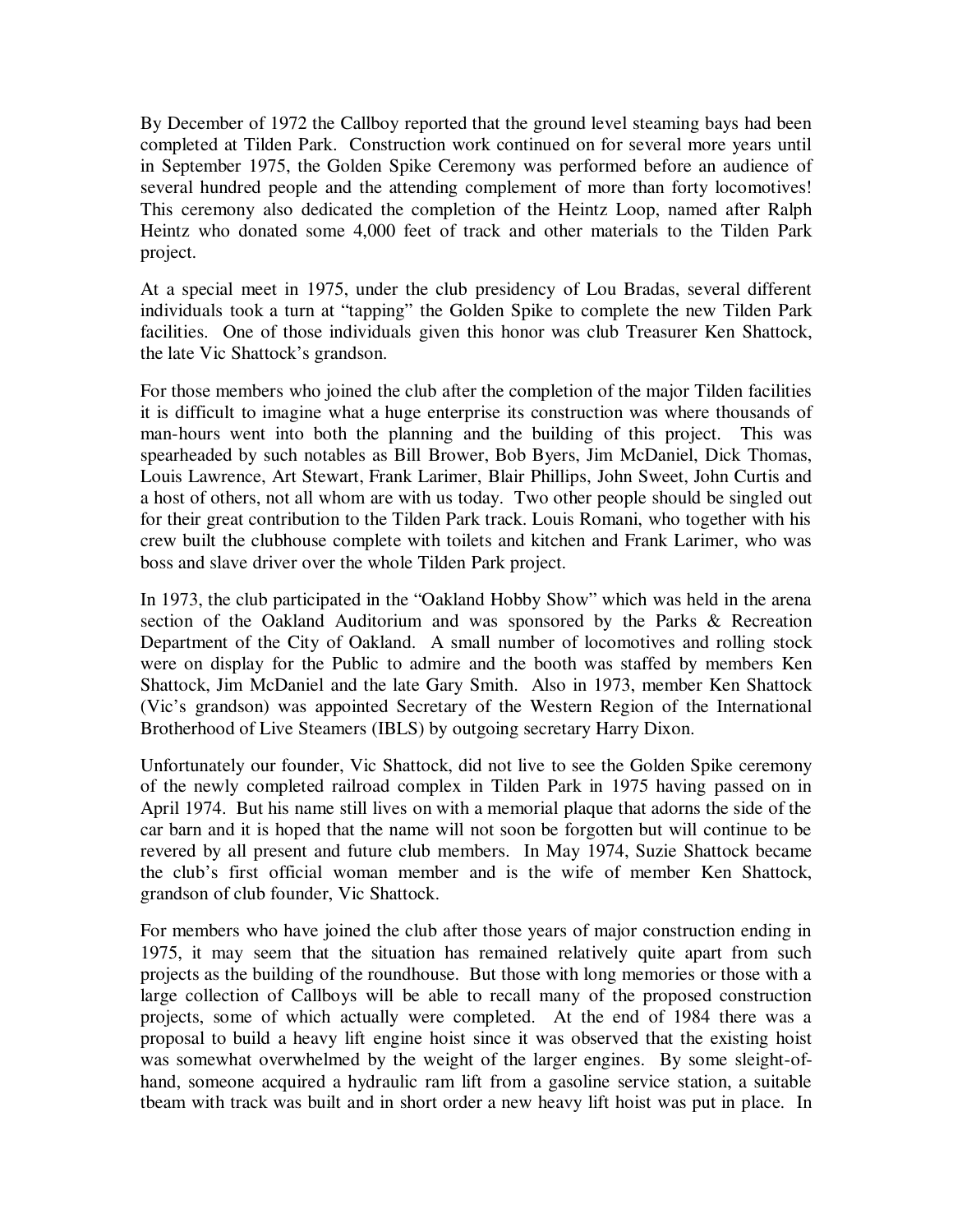1985 there was a proposal to build a Gauge 1 track on the hill at the back of the clubhouse and there was enough enthusiasm expressed and energy applied so that this project was completed in November of 1986. However after a few runs with a fair selection of engines on display, the enthusiasm waned and the track fell into disuse where very little evidence of its existence remains.

In 1985 there was a major change in the venue of our monthly meetings from Laurel School to St. Christophers Church Hall. This move was in part due to the fact that on several occasions members were left locked out of the school when the janitor failed to appear. This could hardly be tolerated when so many members had to travel considerable distances to get to the meetings so the club had to changed its meeting location a few times more. Presently the membership meetings are held on the  $2<sup>nd</sup>$  Sunday of each month at 10 AM at the GGLS clubhouse at their Tilden Park site.

A banner year for construction started in March 1986 with a proposal to build a pedestrian bridge from the parking lot to the station. There was merit in this proposal since visitors were forever asking the question "How do we get to the station to take a ride on the train?" and were invariably disappointed to find that they have to walk down to the Redwood Valley Railroad station to get to the club track. Member Stan James designed a suitable steel truss bridge and submitted drawings of it to the club for their approval. There was general agreement that the scheme was viable, so the drawings were presented to the Park Department by member Herm Volz for their approval. Unfortunately they rejected it because there was no provision for wheelchair access, clearly impossible on a bridge of this nature, so the project was dropped.

In September of 1986 Loren Bryon and Bill Schaefer proposed a steep graded loop for use by geared locomotives on a hilly area out in the Heintz Loop. A preliminary rough survey was done and it was concluded that it was probably possible to build such a loop but that at least two bridges would have to be built across the existing ground tracks in order to get track radii that even geared engines could traverse. One of the bridges would have to be of approximately 50-foot span and again a drawing of a suitable design of a through truss bridge was presented to the club members. This time though there was no immediate need of Park approval as the interest in the project simply faded away!

This was the year that the proposal to build a roundhouse was submitted to the membership, only to have it go down in defeat and that was not the first time that such a building had been proposed and rejected. But after a few years the feelings of the membership changed and the roundhouse was finally approved and construction got under way. Although there were some bad feelings expressed by some members over the method of financing its construction, those members who now use this facility have nothing but praise for it. The area in front of the roundhouse building has been enhanced in recent years by the inclusion of a number of scale sized buildings and structures, as well as the compressor house to allow members to steam up their locomotive without having to drag them to the steaming bays near the clubhouse. It seems amazing now that there ever was any objection to this facility!

As the years pass the activities and needs of the passenger hauling of the public aspect of the club seem to grow ever larger. At times the public train loading platform were often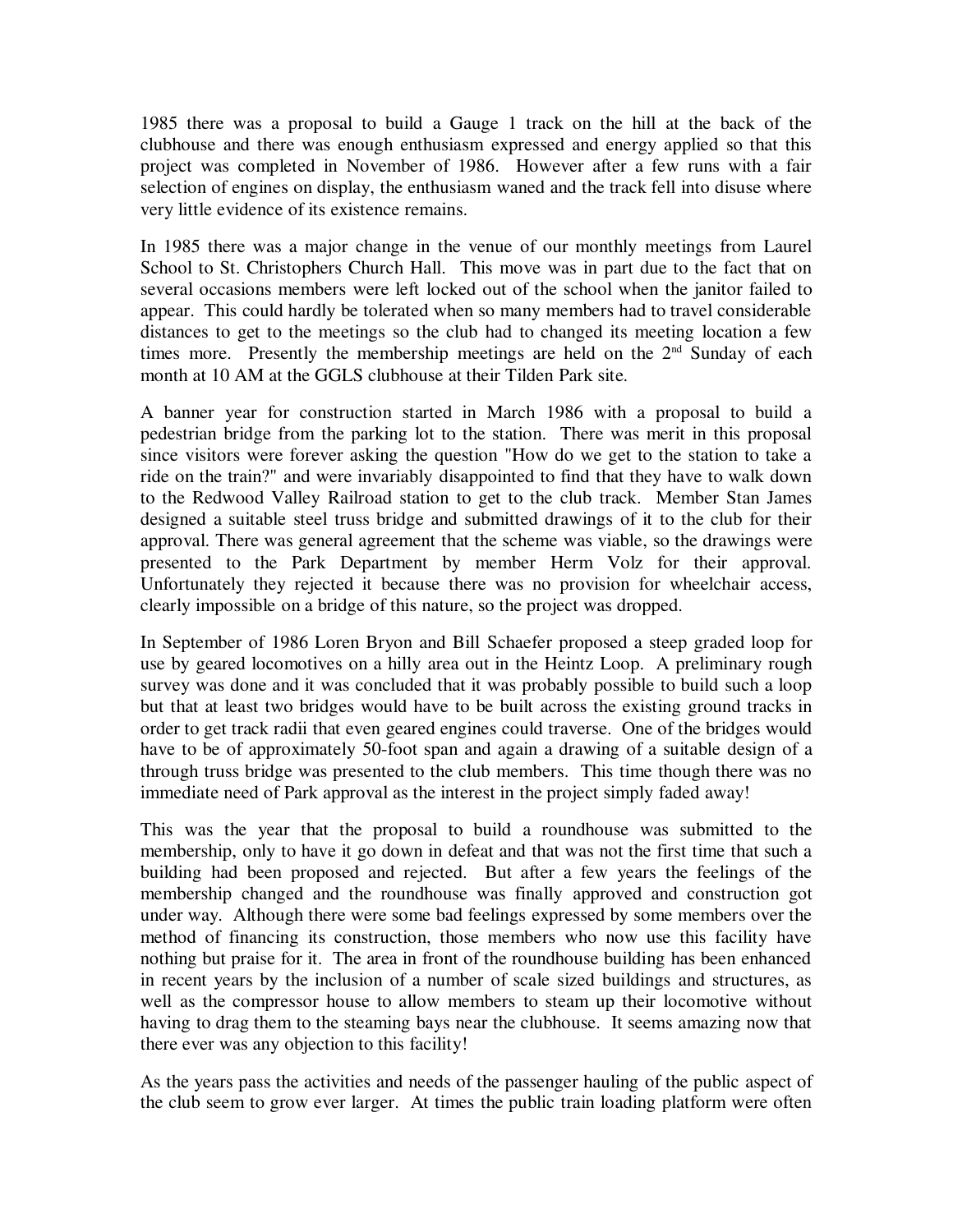subjected to hours under the broiling sun, a suggestion was made that a canopy be built over the station to protect the public and train crew from the elements in April 1986. This turned out to be one of those projects that went very quickly, at least by our standards and January 1987 saw it completed. The club has acquired two engines that are used almost solely for the purpose of public train hauling and one or the other is in use for this purpose nearly every weekend. In addition some members with large engines are frequently seen using them to haul the public much to the club's benefit. An then there are the club members who give their time as station masters, conductos and engineers on the trains. Without these individuals the club's coffers would be less full than they are because voluntary donations by the riding public constitute a considerable portion of the club's income.

The club's 40th anniversary was celebrated on the July  $4<sup>th</sup>$  Holiday weekend in 1976, the 50th in 1986 and in 1996 the club celebrated the Diamond Jubilee of its founding. There have been more than sixty exciting and interesting years and it seems unlikely that Vic Shattock ever envisaged such a lengthy existence for the club that he started in the basement of his house. But now that the club has journeyed this far, it would appear quite likely that the club will one day celebrate its centennial but not to get ahead of ourselves, we should give thanks for what the club has at Tilden Park and the fellowship of those members who enjoy it.

In the year 2011, the club will celebrate its  $75<sup>th</sup>$  Anniversary! The **Steamers** have come a long way!

#### **Editors note**

In compiling the information that has gone into this brief history of the Golden Gate Live Steamers I have made reference to a number of sources, principally the Club's collection of Callboys, but also to a previously written brief history published a number of years ago. I have found a degree of variation of noted facts between these sources, though I doubt that these variations are of great significance to the overall history.

Rough drafts of this document have been submitted to several long time club members for their perusal and comment in the hope that any inconsistencies and inaccuracies will be caught before publication. If such has not been the case I apologize for the errors. The intent has been to provide as complete a history as the currently available information will allow to be written, but with the passing of almost all of the founding members it has been difficult to ensure that complete accuracy has been achieved.

Stan James 1996